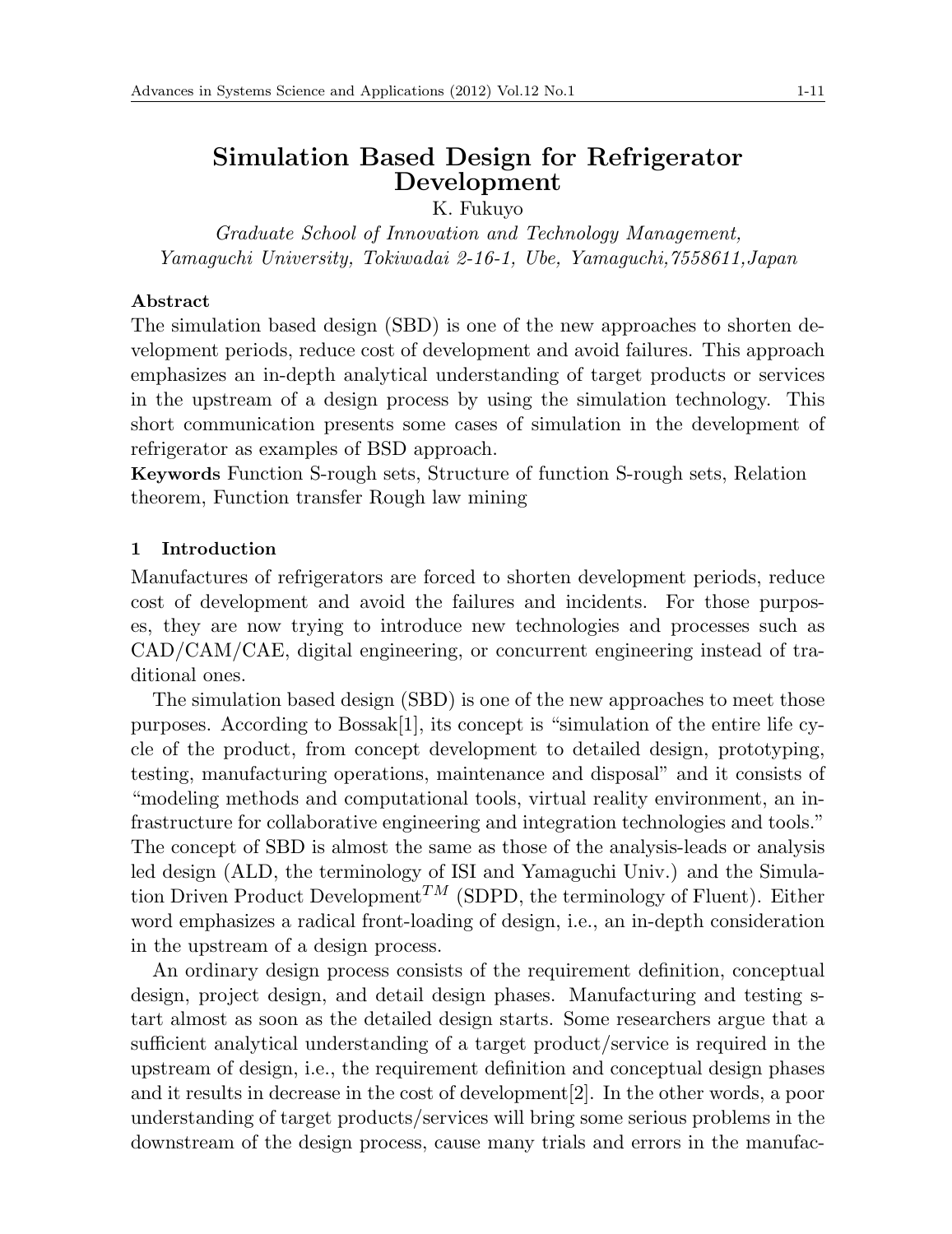turing and testing process, and significantly increase cost and time to market. Therefore, the necessity for the analytical understanding in the upstream of a problem-solving process has been mentioned since a long time ago[3-4]. Nowadays, a progress of information technology allows manufacturers to use computer simulations as a tool for the analytical understanding of target products/services: hence new approaches of design such as SBD, ALD, and SDPD TM are proposed.

## **2 Simulation Methods in Refrigerator Development**

Concept of SBD has become important among the refrigerator manufacturers, although SBD is not perfectly deployed in the design and manufacturing process. In this industry two types of simulation are mainly used for design process. One is cycle simulation, which is the system simulation of a refrigerating cycle, and the other is computational fluid dynamics (CFD). This short communication treats the latter.

(a) Dynamic and Changing. Process knowledge should be updated along with the emergence of new techniques and new methods.

CFD simulation applied for designing refrigerators are as follows: Cortella et al. applied a FEM (finite element method) code to carry out unsteady 2-dimensional simulation of a refrigerated display cabinet[5]. Chang et al. applied a CFD code with a  $k - \varepsilon$  turbulent flow model to refrigerators equipped with freezing cabinets at the top[6]. Afonso and Matos used a commercial CFD code, Fluent TM to study the effect of radiation shields around a condenser and compressor[7]. Gupta et al. used the CFD model to study effects of various operating and design parameters on the refrigerator performance[8]. Haldar et al. applied their developed code to simulate free convection inside a freezer[9].

The author of this short communication has also carried out CFD analyses in the upstream of the refrigerator development. Some CFD analyses carried out by the author are presented in the following sections as examples of BSD.

#### **3 Realization of Thermal Uniformity Inside Refrigerators**

Fig.1 shows a household refrigerator with a conventional air-supply system. The fan supplies the air cooled by an evaporator to the fresh food cabinet, the vegetable cabinet and the freezing cabinet. In the fresh food cabinet, the cooled air is supplied from openings in the rear panel. Temperature of the supplied air is set at a sufficiently low temperature to cool the freezing cabinet. Thus the flow rate of the supplied air to the fresh food cabinet is suppressed to prevent freezing and drying foods, and increasing the heat gain from outside the refrigerator. However, the suppression of the flow rate causes rises in temperature in the door pockets and the upper shelf. Besides this problem, the conventional air-supply system can not increase cooling rate because of the suppression of the flow rate.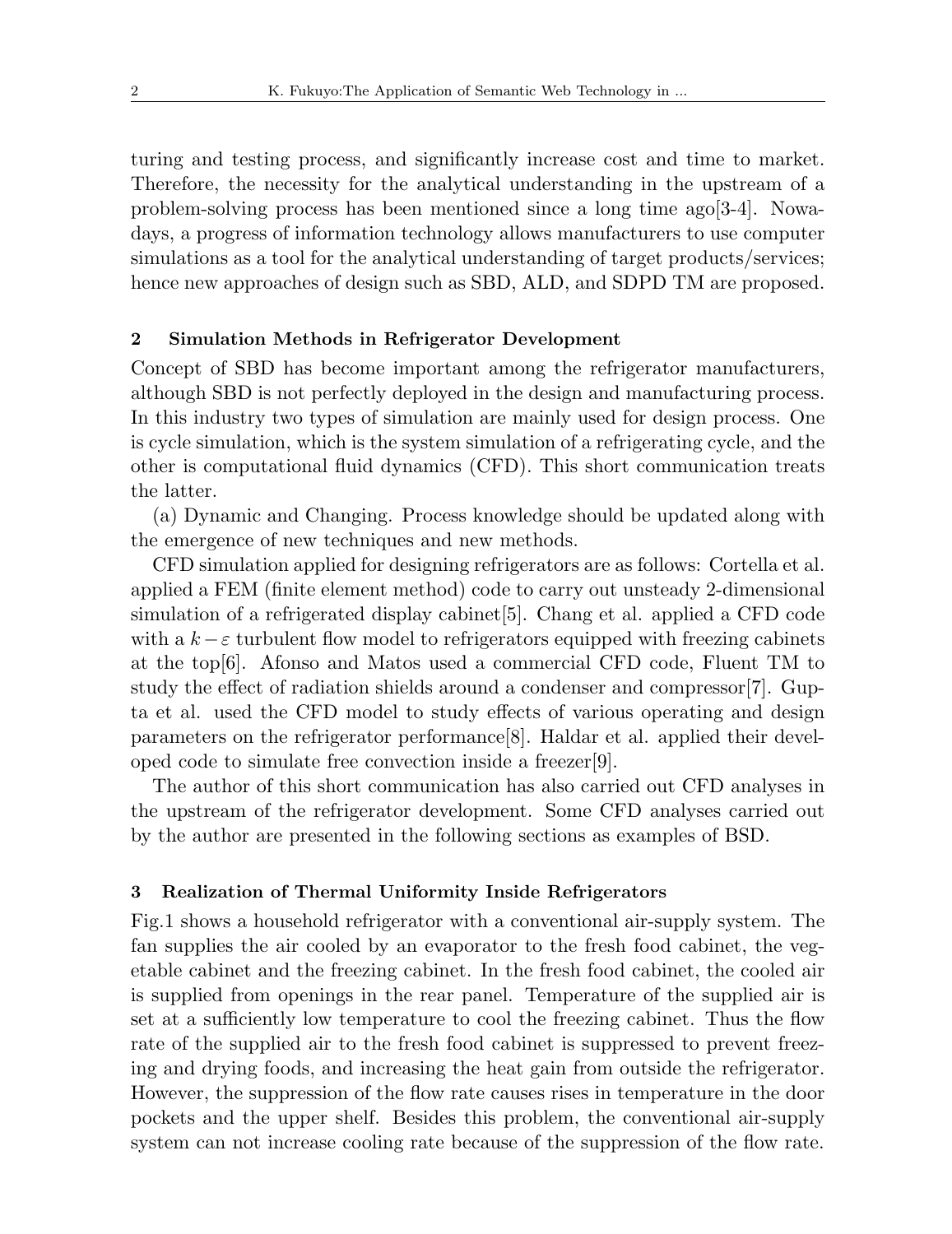To meet the requirements for keeping food fresh, a new air-supply system for improving the thermal uniformity and the cooling rate inside the fresh food cabinet was developed by adding a blower and jet slots to a conventional cooled air supply system $[10]$ . In the design process of this new air-supply system, CFD is applied to study air distribution inside refrigerators.



**Fig.1** Cross section of the refrigerator

#### *3.1 Design of the Air-supply System*

Fig.2 shows the schematics of the fresh food cabinets with a conventional air supply-system and our developed system. The volume of each cabinet is 0.24 *m*<sup>3</sup> . Each air-supply system has ten openings and six grills. The openings supply cooled air at 0.17  $m^3$   $min^{-1}$  and -10<sup>°</sup>C to keep the cabinet temperature below 5 *◦*C, and the grills returns the air to an evaporator. The flow rate of the supplied air to the cabinet is suppressed to prevent freezing and drying foods, and increasing the heat gain. A thermal sensor is set on the rear panel of each cabinet. When the sensor detects that the surrounding temperature is lower than the preset one, air-supply is stopped.

System A is the conventional air-supply system. The temperatures in the door pockets and the upper shelf will rise, because of the distances between those places and the supply openings.

System B is the new air-supply system. One blower, three jet slots and two return grills are added to system A to improve the thermal uniformity and the cooling rate. The flow rate of the air jetted by the additional blower is 0.3 *m*<sup>3</sup> *min*<sup> $-1$ </sup>. The total opening area of the jet slots is one sixth of that of the supply openings. The velocity of the jets is thus ten times higher than that of the cooled air. The jet stirs the air inside the cabinet and improves thermal uniformity. The jet also improves the heat transfer on the surface of foods and cools it rapidly.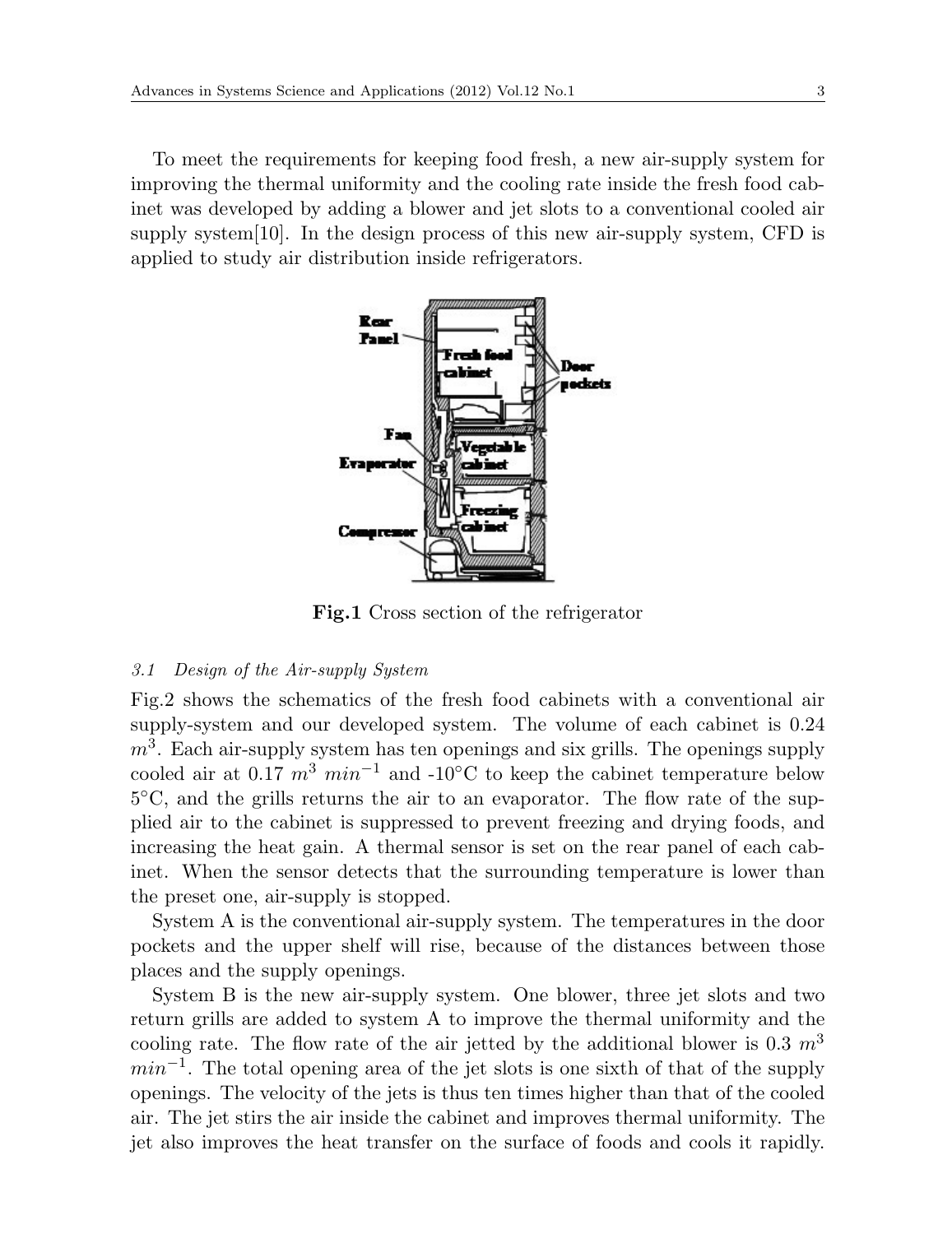The blower collects the air inside the cabinet through the grills and jets air from the slots. The air does not pass through the evaporator. The air is thus at about the same temperature as the average temperature inside a cabinet and does not freeze foods.



(b)System B

**Fig.2** Layouts of air supply systems

It takes much time to repeat the measurements for studying the air distribution inside the cabinet with the new system. In order to cut down the development period, we applied CFD simulations to the study on the air distribution inside the cabinet.

### *3.2 Simulation Results*

Fig.3 shows the simulated thermal distribution for each air-supply system. Regarding system A, there are high temperature regions above the top shelf and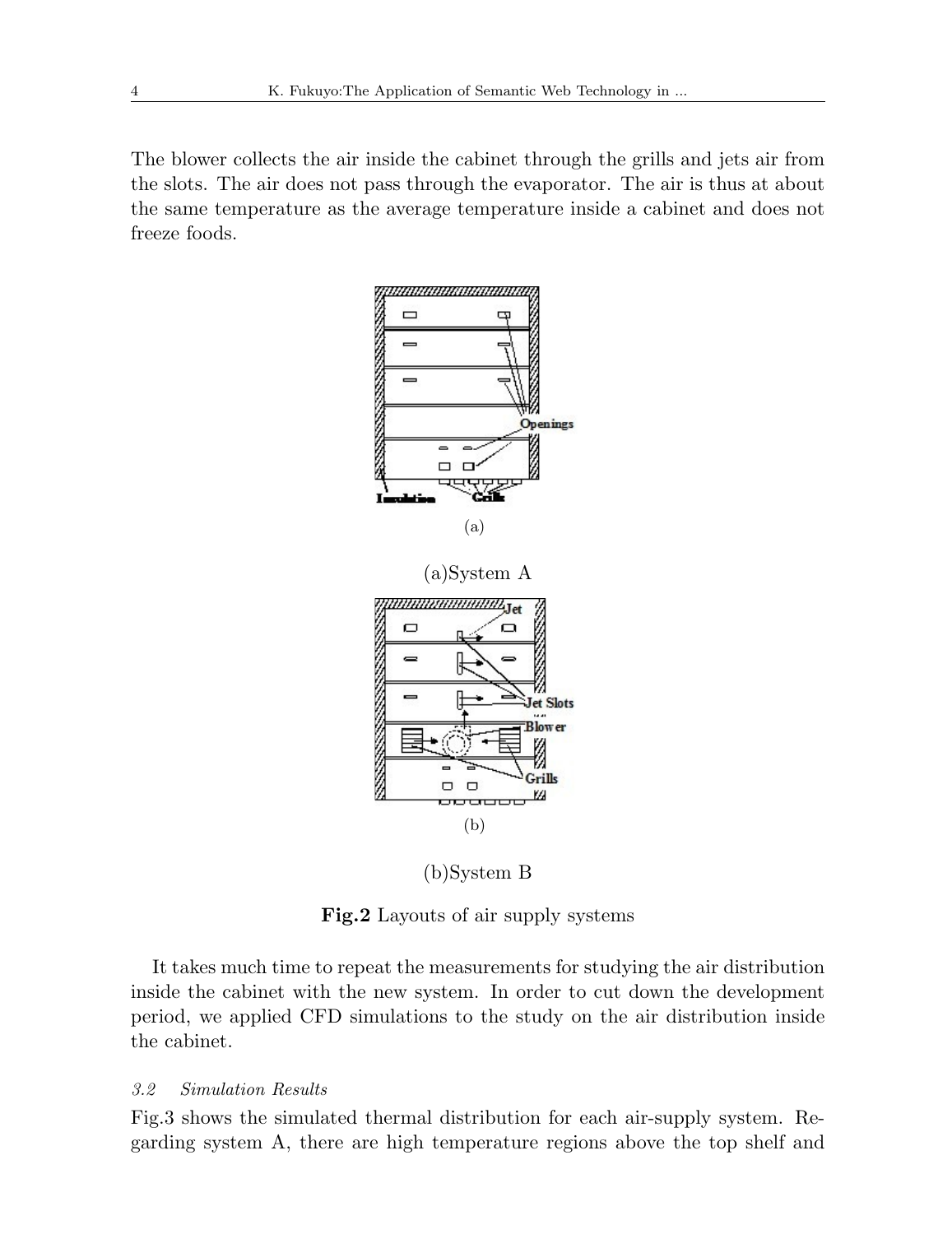the top door pocket, and there is also a low temperature region in the center of each shelf.

In system B, the air is kept at about 2*◦*C in most of the area, because the jetted air sufficiently stirs the air inside the cabinet. The heat gains of system B increases by 5% compared to system A because of the decrease in temperature of the regions that are not sufficiently cooled by system A. However, the standard deviation of the temperature for the fresh-food cabinet with system B is about half of that of system A.

Simulation results are validated by comparing with the measurement after the



(b)System B

**Fig.3** Thermal distributions in the central cross section

simulation. The difference between the temperatures at the points indicated by circles in Fig. 3 is 0.5*◦*C in the simulation and it is 0.3*◦*C in the measurement.

It is concluded from these simulation results that system B improves thermal uniformity. After these simulations, the project design and detail design were carried out and the refrigerators with this new air-supply system were released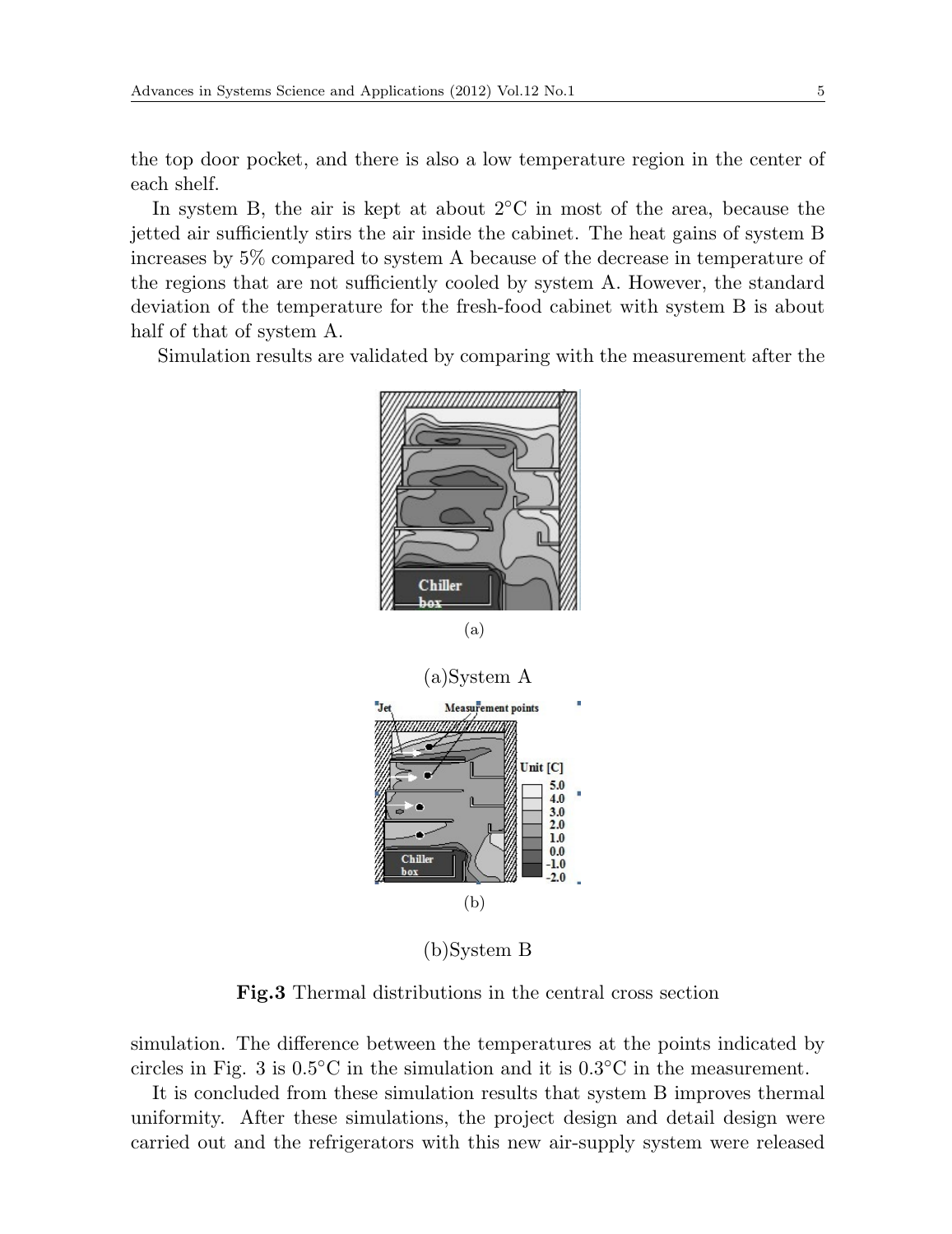to the market.

#### **4 Thermal-bridge Problem**

In order to decrease heat exchange between the inside and outside of refrigerators, insulating walls are applied. However, supporting elements of the insulating walls (frames and reinforcements) often act as thermal bridges and increase heat gain or loss. Boughton et al. have shown that heat loss through thermal bridges accounted for about 30% of a refrigerators overall heat loss[11].

Applying CFD and a heat-flow visualization technique to the upstream stage of the refrigerator design will help to know and solve the thermal-bridge problems. Below is an example of the thermal-bridge problems[12].

#### *4.1 Thermal-bridge Problem Around Gaskets*

Fig.5 shows a cross section of the region where the insulating wall and door of a refrigerator contact through a gasket. The wall and door consist of polyurethane foam insulators and reinforcements. The foam of the insulators is filled with isobutane. The wall and door are 100.0-mm-thick, and are separated by a 4.0 mm-wide gasket. The left side of the insulation is the inside of the refrigerator and the right side is the outside. The inside and outside air are at temperatures of 273 and 303K respectively. The heat transfer coefficients on both surfaces are set to 10.0 W  $m^{-2}$  K. The upper side of the wall and lower side of the door are set to be adiabatic boundaries.

Two cases of steady-state simulations were carried out. The region shown in Fig.4 is divided into ten thousand of 1.0 *mm*<sup>2</sup> control volumes. The inner reinforcements were made of steel sheets in case (a) and of ABS resin in case (b). The thermal properties of the material used in this region are listed in Table 1.

## *4.2 Simulation Results*

Fig.5 (a) and (b) shows the distributions of heat-flow intensity in cases (a) and (b) respectively. The respective heat flow intensities are 1.8 MW *m−*<sup>3</sup> and 64 kW  $m^{-3}$  at the marked points in Fig.5 (a) and (b); this indicates that the steel inner reinforcements conduct heat about 28 times as large as ABS reinforcements.

#### **5 Radical Change in the Layout of Cabinets**

The design for environment (DfE), i.e., environmentally conscious design is an important issue for manufacturers. They pay attention to the energy efficiency of their products to decrease CO2 emission resulting from their energy consumption. In the field of the household refrigerators, manufacturers develop high performance insulation walls, compressors, heat exchangers, and control devices to improve the energy efficiency of their products. Moreover, they try to change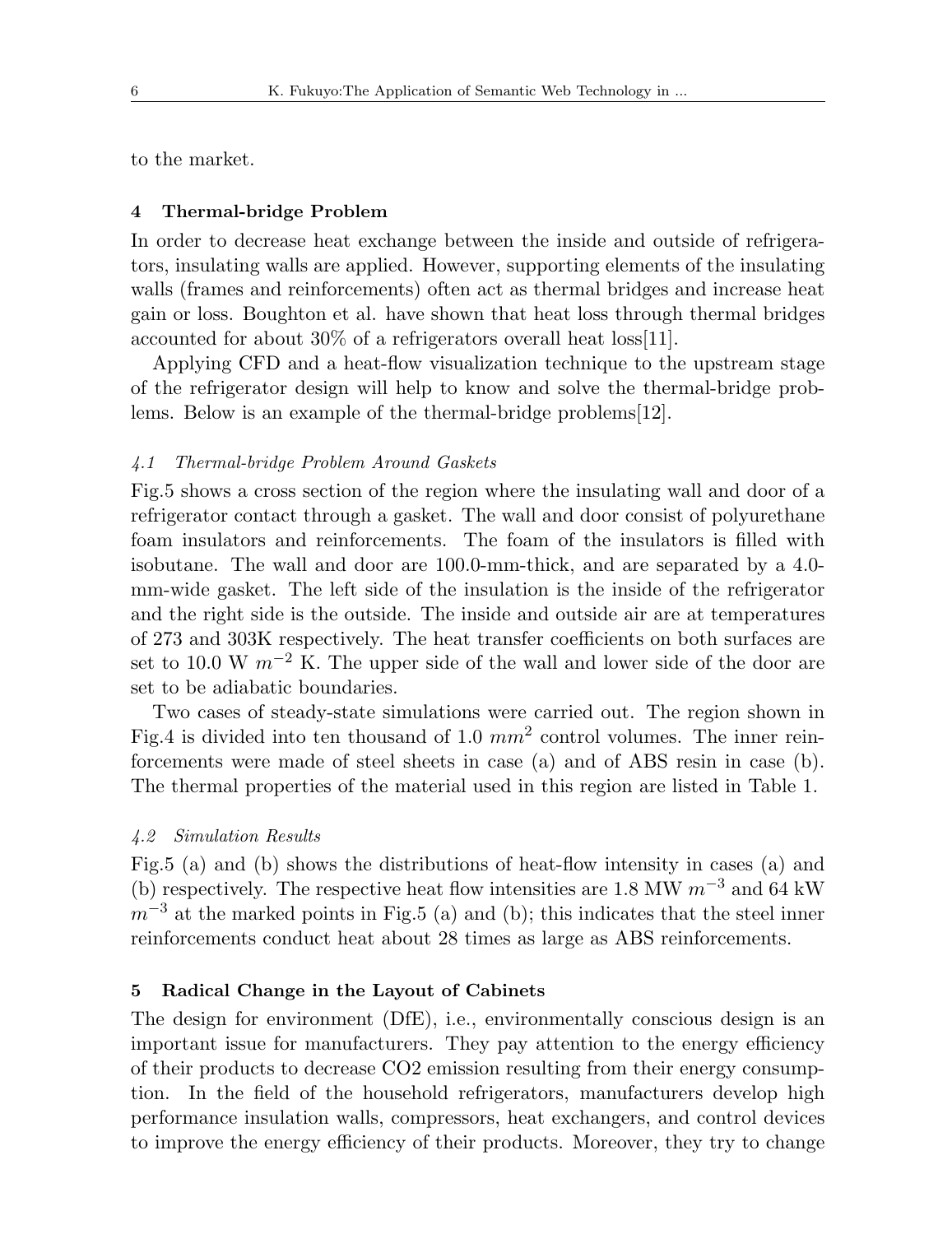

**Fig.4** Cross-sectional view of the region where an insulating wall is connected with an insulating door. Unit: mm

the refrigerants to natural ones to keep the ozone layer.

However, the improvement of energy efficiency will reach the limit if the shapes of the refrigerators are fixed. Manufacturers should try to change the shape of the refrigerators to improve the energy efficiency.

The current mainstream refrigerators shown in Fig.1 are called "bottom freezer type" because of the location of the freezing cabinet. The layout of each cabinet is decided based on the usability or ergonomics. This layout has not changed for many years. However, there are two following problems in this type of refrigerator from the view point of thermal engineering.

• Nearness of the compressor and freezing cabinet causes temperature rise in the freezing cabinet because of heat gain from the compressor.

• Placing the compressor in the limited space decreases the heat transfer from the compressor.

These problems decrease refrigerators' energy efficiency. One of the solutions of these problems is change in the shape of the refrigerators. The effects of change in the layout of cabinets were studied by CFD[13].

|                             | Conductivity                             | Density        | Specific heat        |
|-----------------------------|------------------------------------------|----------------|----------------------|
|                             | $\left[\mathrm{W}~m^1~\mathrm{K}\right]$ | [kg $m^{-3}$ ] | $[J kg^{-1} K^{-1}]$ |
| Air                         | 0.026                                    | 1.205          | 1006                 |
| Gasket                      | 0.16                                     | 1230           | 1.42                 |
|                             | Inner reinforcements                     |                |                      |
| (steel)                     | 43                                       | 7880           | 473                  |
| (ABS resin)                 | 0.22                                     | 1040           | 1000                 |
| Insulator                   | 0.03                                     | 100            | 836                  |
| Outer reinforcement (steel) | 43                                       | 7800           | 473                  |

**Table 1** Conditions of the heat gain calculation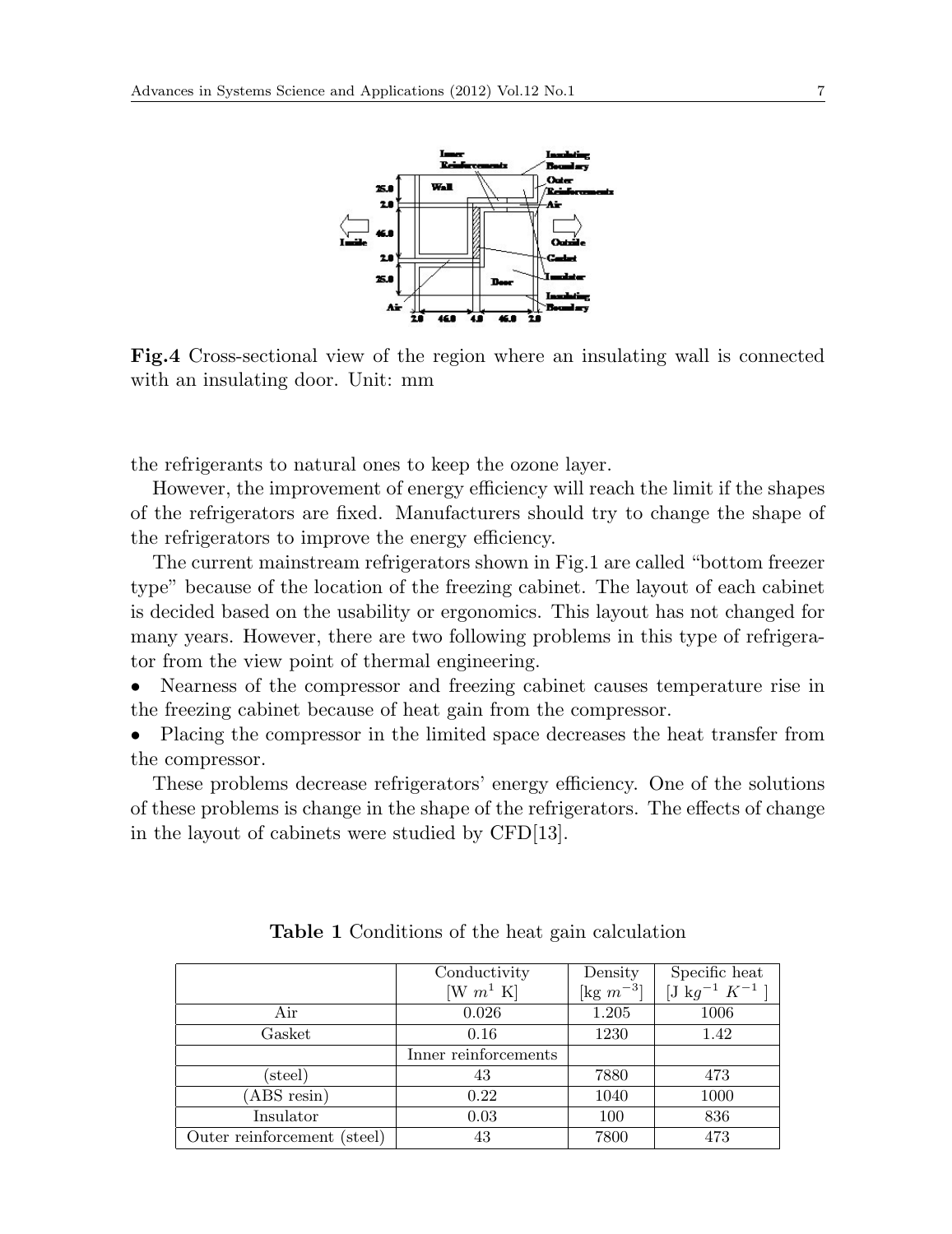

**Fig.5** Distributions of heat-flow intensities for the region shown in Fig.4



**Fig.6** Layouts of cabinets and compressors

## *5.1 Alternative Layouts of Cabinets*

Some alternative shapes of refrigerators have been already proposed as shown in Fig.6. The "top compressor type" refrigerators are the ones that have the compressor at the top. They increase the heat transfer from the compressor. The "separate type" refrigerators are the ones that the compressors are separated from the refrigerators' cabinets. This type of refrigerator not only increases the heat transfer from the compressor but also prevent the freezing cabinet from gaining the compressor's heat.

The heat gains of the cabinets of the ordinary and alternative types from the ambient air were calculated by CFD on the conditions listed in Table 2.

#### *5.2 Simulation Results*

The result is shown in Fig.7. The heat gains of the alternative types are smaller than that of the current one. This tells that the energy efficiency of the alternative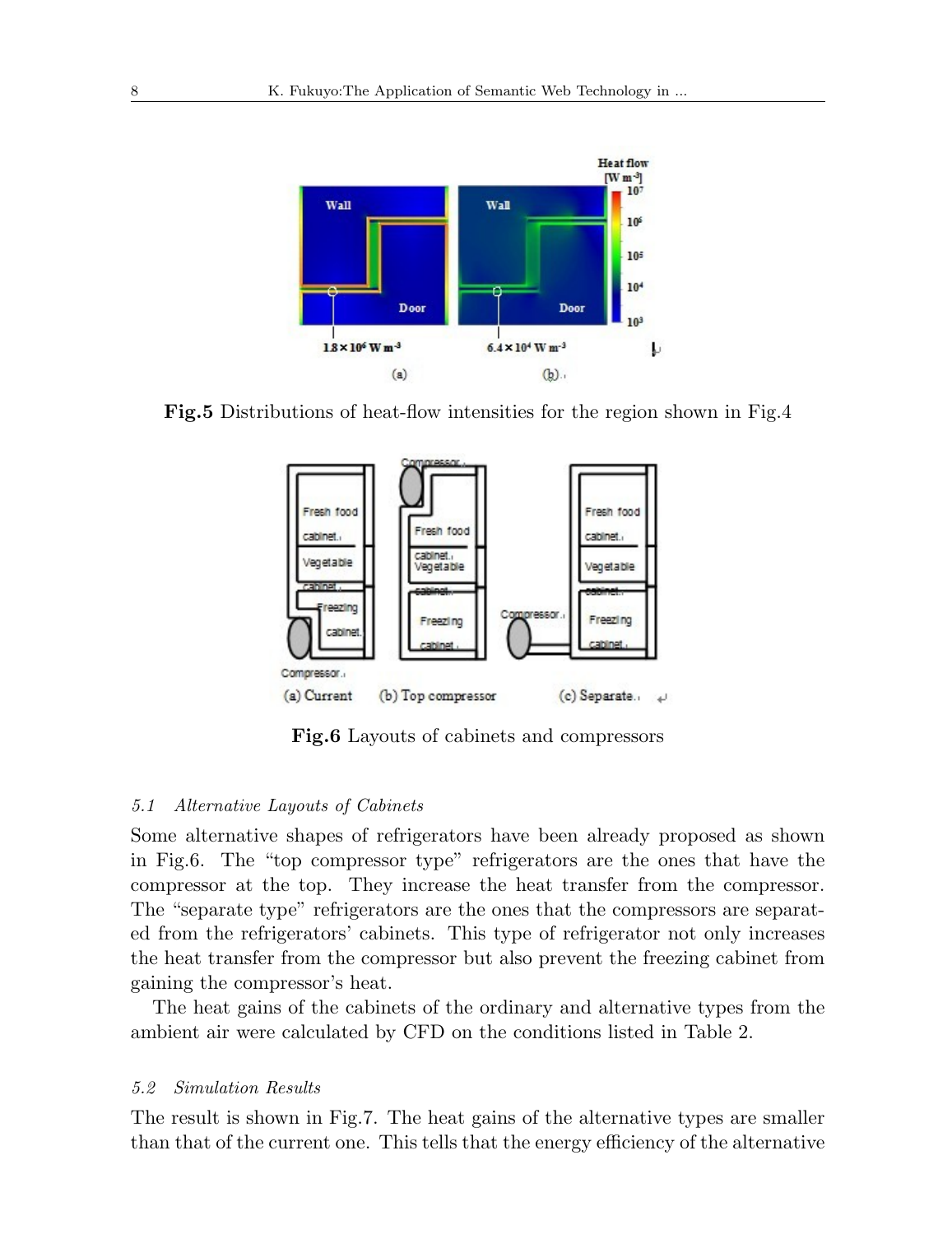types will be improved.



**Fig.7** Heat gain of cabinets from the ambient air

|                                         | Fresh food & vegetable cabinets | Freezing cabinet |
|-----------------------------------------|---------------------------------|------------------|
| <b>Size</b>                             |                                 |                  |
| Width [m]                               | 0.65                            | 0.65             |
| $Depth$ $[m]$                           | 0.65                            | 0.65             |
| Height $[m]$                            | 1.35                            | 0.45             |
| Insulation Wall                         |                                 |                  |
| Thickness [m]                           | 0.04                            | 0.06             |
| Thickness [m]                           | 0.04                            | 0.06             |
| Conductivity [W $m^1 K^{-1}$ ]          | 0.02                            | 0.02             |
| Heat transfer                           |                                 |                  |
| Inside [W $m^{-2}$ $K^{-1}$ ]           | 10.0                            | 10.0             |
| Outside [W $m^{-2} K^{-1}$ ]            | 5.0                             |                  |
| Temperature                             |                                 |                  |
| Cabinet $\lceil^{\circ} \text{C}\rceil$ | 5.0                             | $-18.0$          |
| Ambient $\lceil \, \circ \, C \rceil$   | 30.0                            |                  |
| Compressor $\lceil \circ C \rceil$      | 50.0                            |                  |

**Table 2** Thermal property of materials

However, there are some problems in the serviceability or usability dimension. The top compressor type doesn't allow users to put something on the ceiling and the location of the compressor makes it difficult to maintain the compressor. Moreover, the separate type needs an excess area and time to set it up. This indicates that it is not only the engineering performance that decides the value of a product/service. A design of a product/service should be carried out in view of performance, features, reliability, conformance, durability, serviceability, aesthetics, and perceived quality [14]. This is why an in-depth consideration by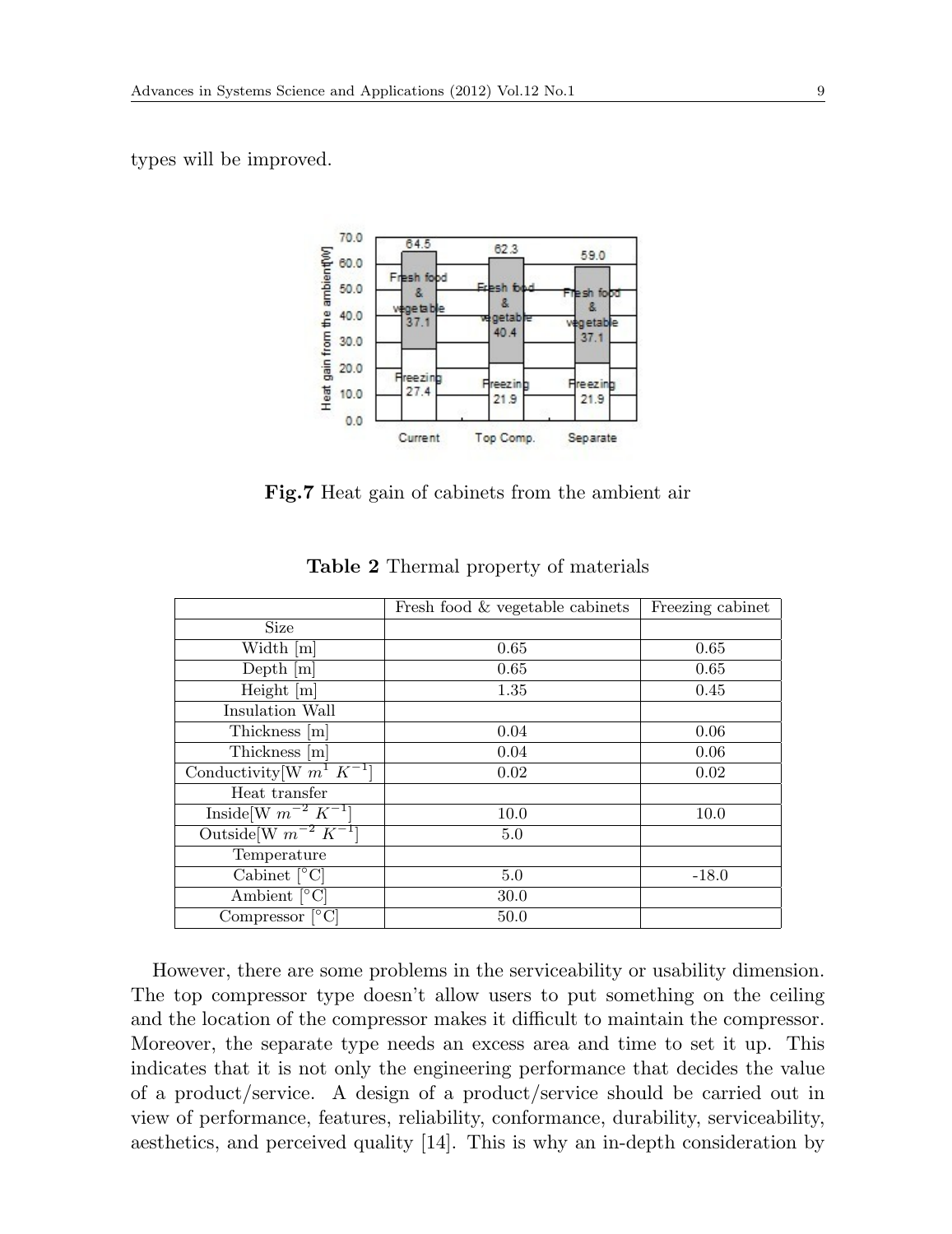using simulation is required in the upstream of a design process.

## **6 Conclusion**

Three examples of SBD in the refrigerator development are presented in this short communication. AS shown in each example, by using CFD simulations, we can study the performance of target products analytically in the upstream of the design process, avoid to repeat the measurements and test in the downstream, and cut down the development period and cost.

#### **Acknowledgements**

The research is supported by National Natural Science Foundation of China(No. 11171065).

#### **References**

- [1] M.A. Bossak. (1998), "Simulation based design", *Technology,* pp.8-11.
- [2] L.R. Jenkinson, J.F. Marchman III. (2003), *Aircraft Design Project*, Butterworth-Heinemann .
- [3] D.W. Ver Planck, B.R. Teare, Jr. (1954), "Engineering analysis", *An Introduction to Professional Method*, John Wiley & Sons.
- [4] G. Polya. (1957), *How to Solve It*, Princeton university press.
- [5] G. Cortella, M. Manzan, C. Comini. (2005), "CFD simulation of refrigerated display cabinets", *International Journal of Refrigeration*, No.24, pp.250-260.
- [6] W.R. Chang, J.Y. Lin, H.C. Hsu. (2001), "Air flow simulation and energy estimation for household refrigerators/freezers", *Proceedings of 52th Annual International Appliance Technical Conference, Columbus,* Vol.17, No.6, pp.750-771.
- [7] C. Afonso, J. Matos. (2006), "The effect of radiation shields around the air condenser and compressor of a refrigerator on the temperature distribution inside it", *International Journal of Refrigeration,* No.29, pp.1144-1151.
- [8] J.K. Gupta, M.R. Gopal, S. Chakraborty. (2007), "Modeling of a domestic frost-free refrigerator", *International Journal of Refrigeration,* No.30, pp. 311-322.
- [9] S.C. Haldar, K. Manohar, G.S. Kochhar. (2008), "Conjugate conduction-Cconvection analysis of empty freezers", *Industrial Management and Data Systems,* No.49, pp.783-790.